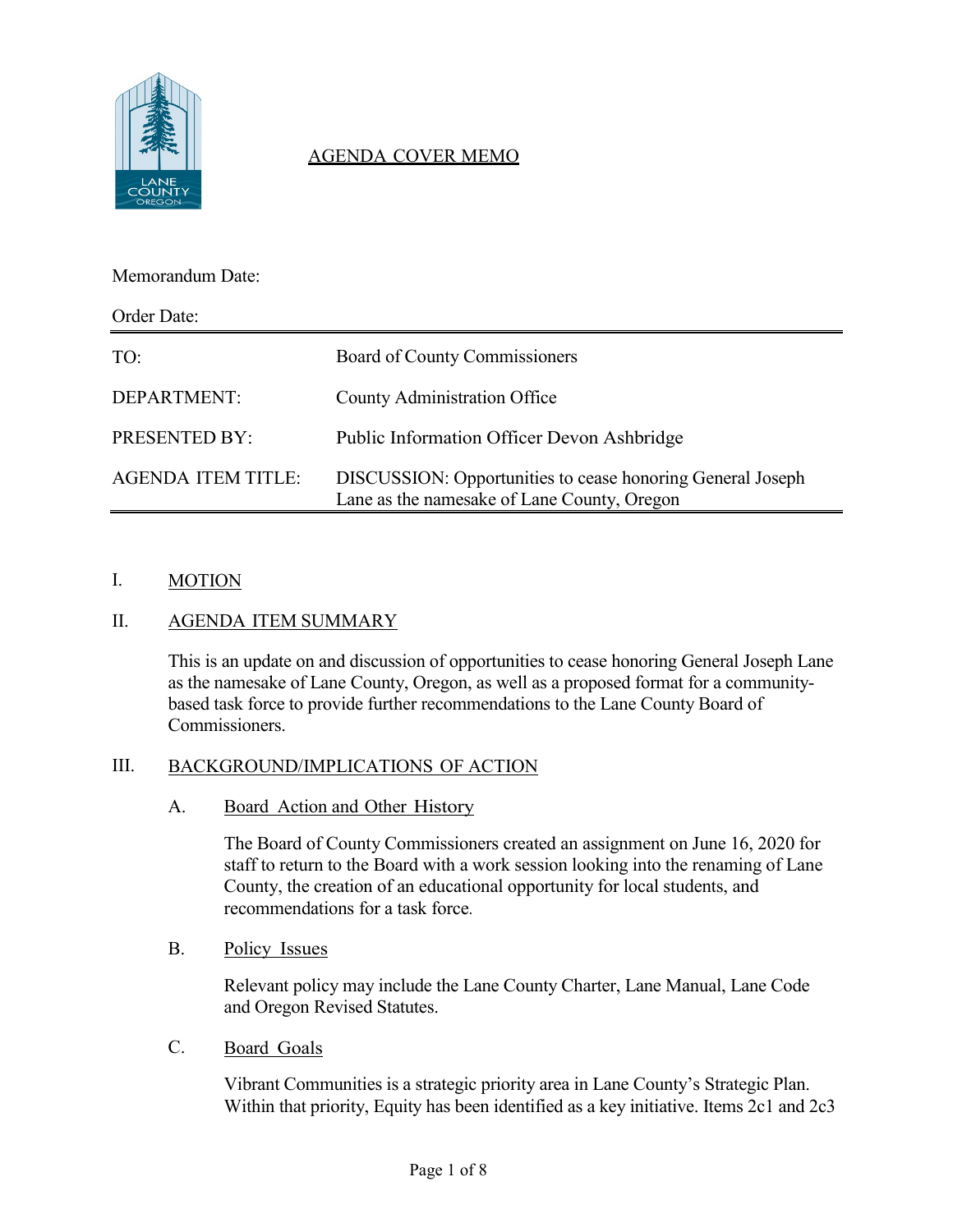in the Strategic Plan call for Lane County to "normalize the understanding of and acceptance for all people" and "operationalize greater service to, understanding of, and acceptance for all people we serve," respectively. Honoring an historical figure who does not represent modern day values for equity, respect and equality works against acceptance for all Lane County residents.

### D. Financial and/or Resource Considerations

The financial considerations vary greatly depending upon the direction commissioners choose to pursue.

# *Financial consideration for Renaming*

There would be a considerable financial effect on Lane County Government, other governmental or non –profit agencies (such as Lane Transit District, South Lane Fire District, Lane Fire Authority, Lane Electric Co-Op, Blachly-Lane Electric Co-Op, Lane Community College, Lane Regional Air Pollution Agency, Lane County Circuit Court, Food for Lane County, Lane Arts Council, United Way of Lane County, State of Oregon departments such as Oregon Vital Records, Lane Council of Governments, etc.), and numerous local businesses.

Costs associated with renaming would include a widespread community input process regarding a new logo, design and trademarking of a new logo, and replacing every item on which the current logo or printed name is found.

In addition to financial costs, there would be significant staff time costs to put several of these changes in place. The replacement of signs and vehicle wraps is time-consuming and would require re-directing staff time away from more routine work.

# *Financial Considerations for Rededication*

In contrast to renaming, rededication can be accomplished with minimal financial effect on Lane County and local businesses and other governmental agencies. There would be staff time needed to document the rededication information in local publications and with the appropriate state or federal agencies.

#### E. Health Implications

While there are no direct physical health implications, it is reasonable to anticipate that the recognition of the importance of not continuing to honor historical figures that represent pro-slavery values may improve the mental health of many residents.

#### F. Analysis

The analysis is organized into four sections below: historical context of General Joseph Lane, requirements for the renaming or rededication of Lane County,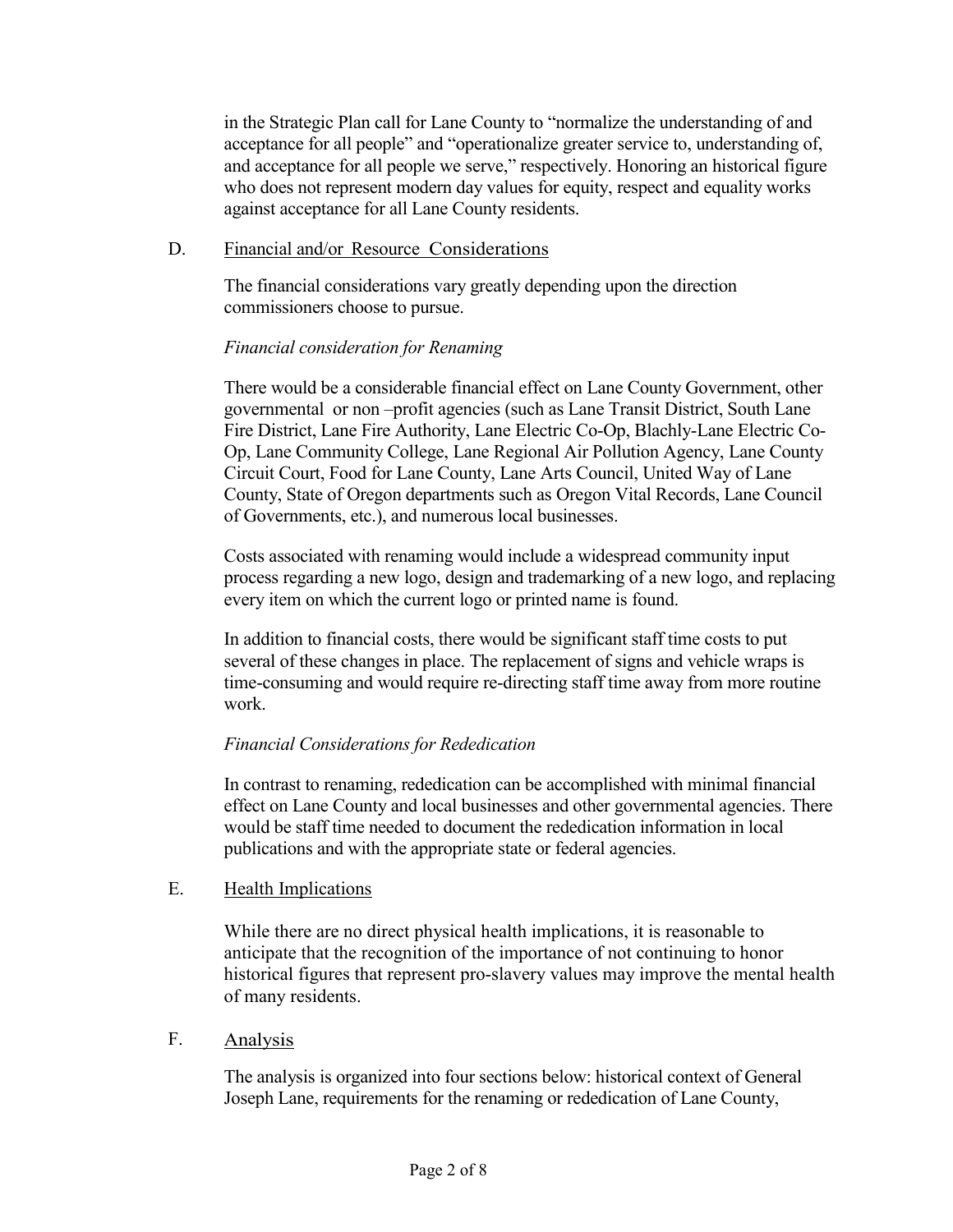proposed structure for a task force, and proposed educational opportunities.

### *Historical Context*

Due to the current COVID-19 pandemic, access to original source documents that would normally be used for this type of research proved impossible. In lieu of accessing these resources, staff used transcripts of the source documents created by a local historian in Medford, Oregon, among other online resources.

Joseph Lane, commonly referred to as either Jo Lane or General Lane, lived from 1801 to 1881. Joseph Lane was born in North Carolina on December 14, 1801 to John and Elizabeth Street Lane. Nine years later the family moved to Kentucky. After reaching adulthood, Lane relocated to Indiana and served in both houses of the legislature from 1822 to 1846. With the beginning of the Mexican War in 1846, he received the commission of colonel in the 2nd Indiana Volunteers. He attained the rank of major-general in 1847 before his discharge in 1848. President James K. Polk appointed Lane to be governor of the new Oregon Territory in 1848. After a hazardous midwinter journey, he arrived at Oregon City in March 1849 to begin his duties. These duties included traveling to Walla Walla country to secure the surrender of five Cayuse Native Americans accused in relation to the Whitman Massacre. The Cayuse were later convicted and hanged. Lane served as governor until June 1850 after which he served as delegate to Congress until Oregon became a state in 1859. He served first as Oregon senator from 1859 to 1861 and ran as a Democratic candidate for vice president on the unsuccessful Breckenridge ticket in 1860. Lane's pro-slavery Southern sympathies limited his political career in the 1860s. He spent the rest of his life on his land claim in the Umpqua Valley where he took no act[i](#page-7-0)ve part in politics. $<sup>1</sup>$ </sup>

# *Did Joseph Lane own slaves?*

Yes, Joseph Lane owned at least one slave. He was given a Modoc Native American boy, approximately 10 years old, in 1850 by "Chief Jo" of the "Rogue River Indians." The boy had been captured in a battle between the two tribes.<sup>[ii](#page-7-1)</sup>

#### *Did Joseph Lane own slaves after slavery became illegal?*

No, though he did hold an "apprenticeship" over Peter Waldo. Peter was a young child whose father had passed and mother could not be found. Prior to becoming a ward of the state, Peter was assigned an apprenticeship under James A. Abbott until the age of 21 by the County Court of Josephine County. Abbott transferred this apprenticeship via power of attorney to Lane in 1864. This type of apprenticeship is often recognized as a legalized form of slavery.<sup>III</sup>

#### *Did Joseph Lane advocate for slavery?*

With limited access to source documents this is difficult to answer. Many resources reference his pro-slavery stance, but accessing the sources cited for those references proved difficult due to current closures.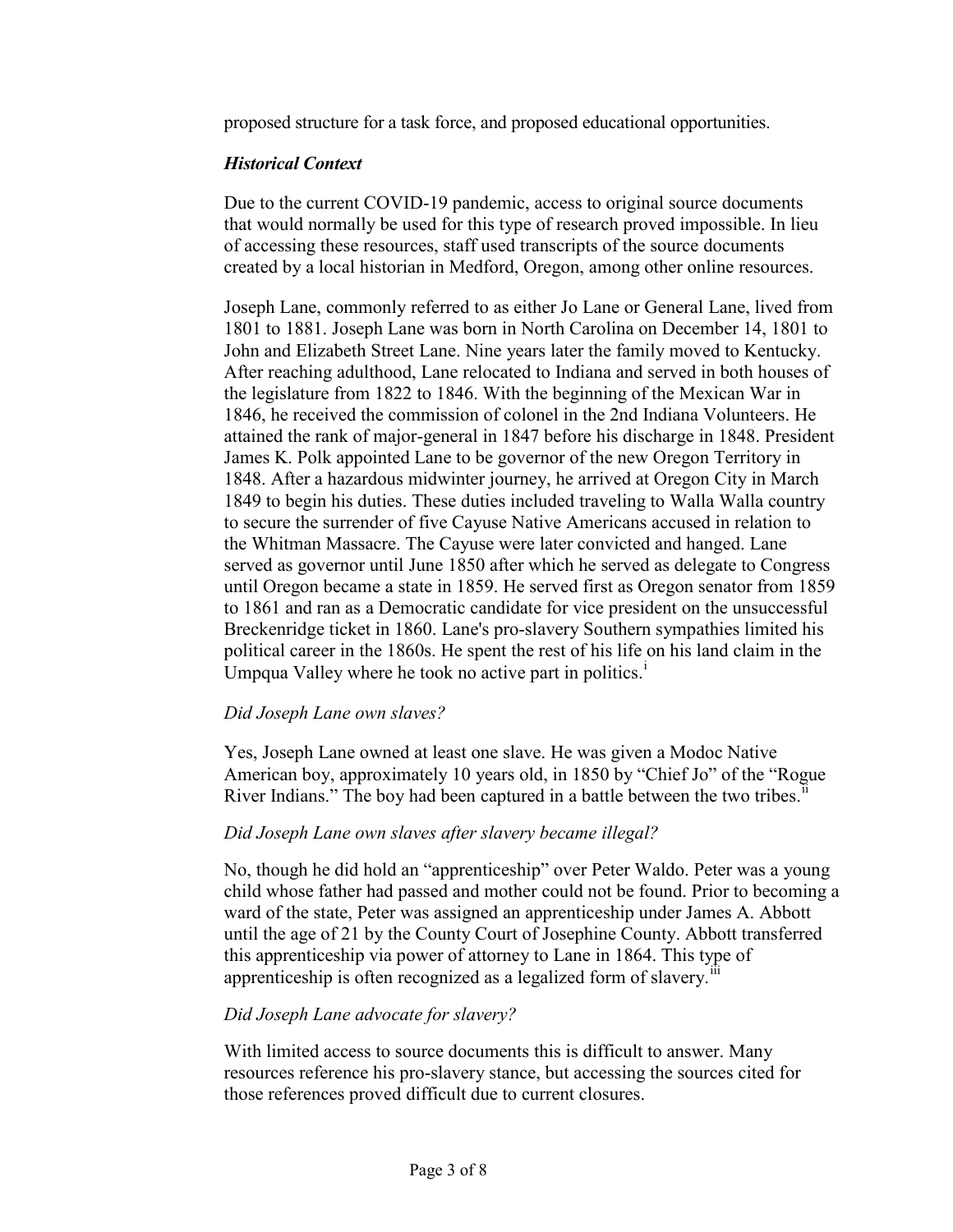### *Did Joseph Lane advocate for secession?*

With limited access to source documents this is difficult to answer. Many resources reference his sympathies toward secessionists due to his southern roots, but accessing the sources cited for those references proved difficult due to current closures.

### *Did Joseph Lane participate in violence against Native Americans?*

Yes, Joseph Lane led actions of violence against Native Americans. Joseph Lane was appointed by President James Polk as the first Territorial Governor of Oregon. Part of his duties as Governor was to organize the government, protect white settlers and settlements, and manage "Indian Affairs."<sup>[iv](#page-7-3)</sup>

Due to current challenges in accessing source documents, additional time and research is necessary to thoroughly assess the history of Joseph Lane. Joseph Lane was born over 200 years ago and dissecting his life has proven difficult given the short timeline and lack of access to documentation.

### *Renaming and Rededication Requirements*

The power to rename Lane County is held solely by Lane County voters. Chapter 202 of Oregon Revised Statutes discusses the process for combining existing and creating new counties, including the requirement that the name goes before the electorate. It does not specifically address renaming an existing county.

Further, as a Home Rule county, Lane County claims the right to name itself under its home rule charter. Chapter 1, Section 1 of the Lane County Home Rule Charter states "The name of the county as it operates under this charter shall continue to be Lane County." Changes to the Charter must be approved by Lane County voters. The charter cannot be changed without a vote of the electorate.

The power to rededicate Lane County can be exercised by either the Board of County Commissioners or Lane County voters. For the purpose of this discussion, rededication means keeping the name "Lane County" while renouncing the legacy of General Joseph Lane and selecting a different person with the name of Lane to serve as the namesake of the county.

Oregon Revised Statutes do not address the rededication of county names. Rededication can be accomplished by Board Order or by a vote of the electorate.

Renaming existing counties has not been a common practice in the United States for many decades. Two recent examples include Miami-Dade County in Florida and Oglala Lakota County in South Dakota.

Miami-Dade County was known as Dade County until 1997. Voters appro[v](#page-7-4)ed the change to Miami-Dade County. Five previous name changes had been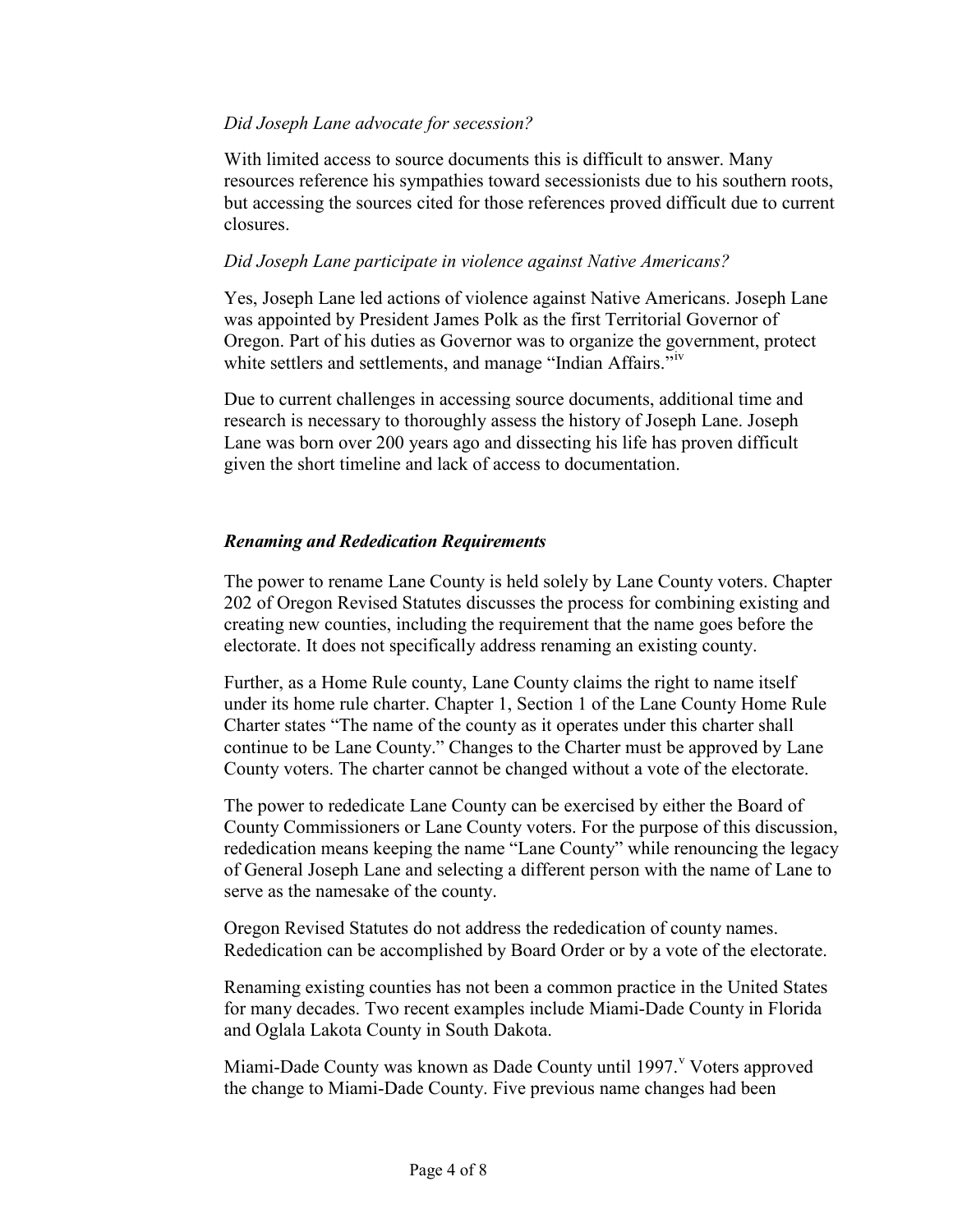declined by voters over the years, including two for the name Miami-Dade.<sup>[vi](#page-7-5)</sup>

It does not appear that renaming Dade County was intended to address concerns regarding the values of its namesake, Francis L. Dade, who was killed serving as a major during the Second Seminole War, but rather in recognition of Miami as its most recognizable and marketable city.

South Dakota's Oglala Lakota County is the most recent example of a county name change that staff was able to identify. Prior to 2015, Oglala Lakota County was known as Shannon County after Peter Shannon, chief justice of the Dakota Territory Supreme Court. Shannon was known for negotiating a number of land deals with Native American tribes that ultimately transferred land away from Native Americans<sup>[vii](#page-7-6)</sup>

Voters approved the name change, which was then ratified by the State. Oglala Lakota County is entirely encompassed within the Pine Ridge Indian Reservation.

An interesting difference between Oglala Lakota County and most other counties in the United States is its lack of administration. The county contracts with nearby Fall River County for its auditor, treasurer and registrar of deeds services. It does appear to have an elected commission.<sup>[viii](#page-7-7)</sup>

Rededication of counties in the United States does occur. The frequency of occurrence is difficult to establish due to the ability for most counties, staff believes, to rededicate without a vote of their electorate.

A well-known example of rededication is Washington's King County. King County was originally named in honor of William Rufus DeVane King who was vice president to Franklin Pierce, the 14<sup>th</sup> president of the United States. King was a Southern slave owner. On February 24, 1986, the King County Council voted 5 to 4 to rededicate the county to honor Nobel Prize winner and civil rights leader Martin Luther King, Jr.

# *Proposed Task Force Structure*

The task force would be charged to assist the County in determining after whom to **rename/rededicate** Lane County, including:

- Advising the Board on matters relating to **renaming/rededicating** Lane County.
- Soliciting input from other community groups throughout Lane County, as appropriate.
- Conducting educational opportunities for Lane County youth as directed by the Board.
- Proactive research on people for whom to **rename/rededicate** Lane County.
- A task force final report to the Board of Commissioners that includes research and final recommendations for the **renaming/rededicating** of Lane County.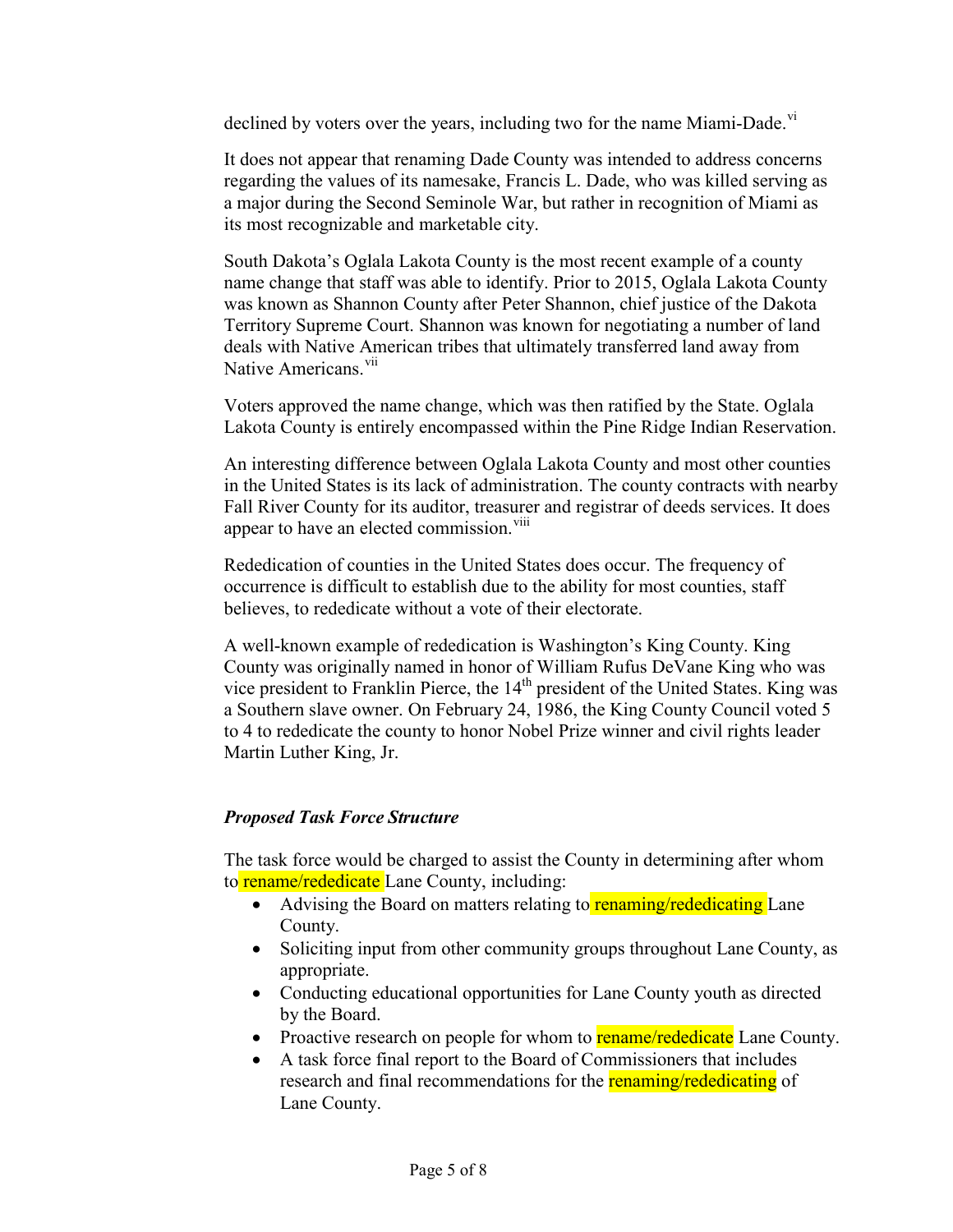The task force will have a maximum of 11 members and not fewer than 7 members, selected and appointed by the Board as follows:

- Five members who each represent one of the five Commissioner districts
- Up to five at-large members
- One County Commissioner nominated by the Board Chair and approved by the Board.

Task force members should be reflective of the population the County serves including their ability to represent diverse identities and experiences, such as:

- Representatives from community groups advocating for underrepresented populations or are a part of an underrepresented community (LGBT community, racial and ethnic minorities, mental health community, economically disadvantaged communities, people experiencing disabilities, etc.).
- Rural Lane County with geographic representation from the Willamette Valley, the Coast,South Lane County, and Cascade foothills.
- Eugene/Springfield metro-area representatives.
- Tribal Governments representatives.
- At least one member with experience in historical research

Task force membership should encompass diverse representation that includes people of different racial and/or ethnic backgrounds, identities, abilities, and perspectives who:

- Bring a connection to, relationship with, and advocacy for specific communities;
- Have a professional background, community leadership, or other relevant experience in equity issues; or
- Have experience across multiple dimensions of diversity.

Task force members should live within the geographical boundaries of Lane County and be at least 18 years of age.

More detailed proposal information is available in Attachments B and C.

# *Proposed Educational Opportunities*

The Board of Commissioners expressed interest in creating an educational component for youth as part of this process.

Given that teachers are under an incredible amount of pressure to adapt their curriculum to an online format and support students in unprecedented ways, an extracurricular educational opportunity seems most appropriate.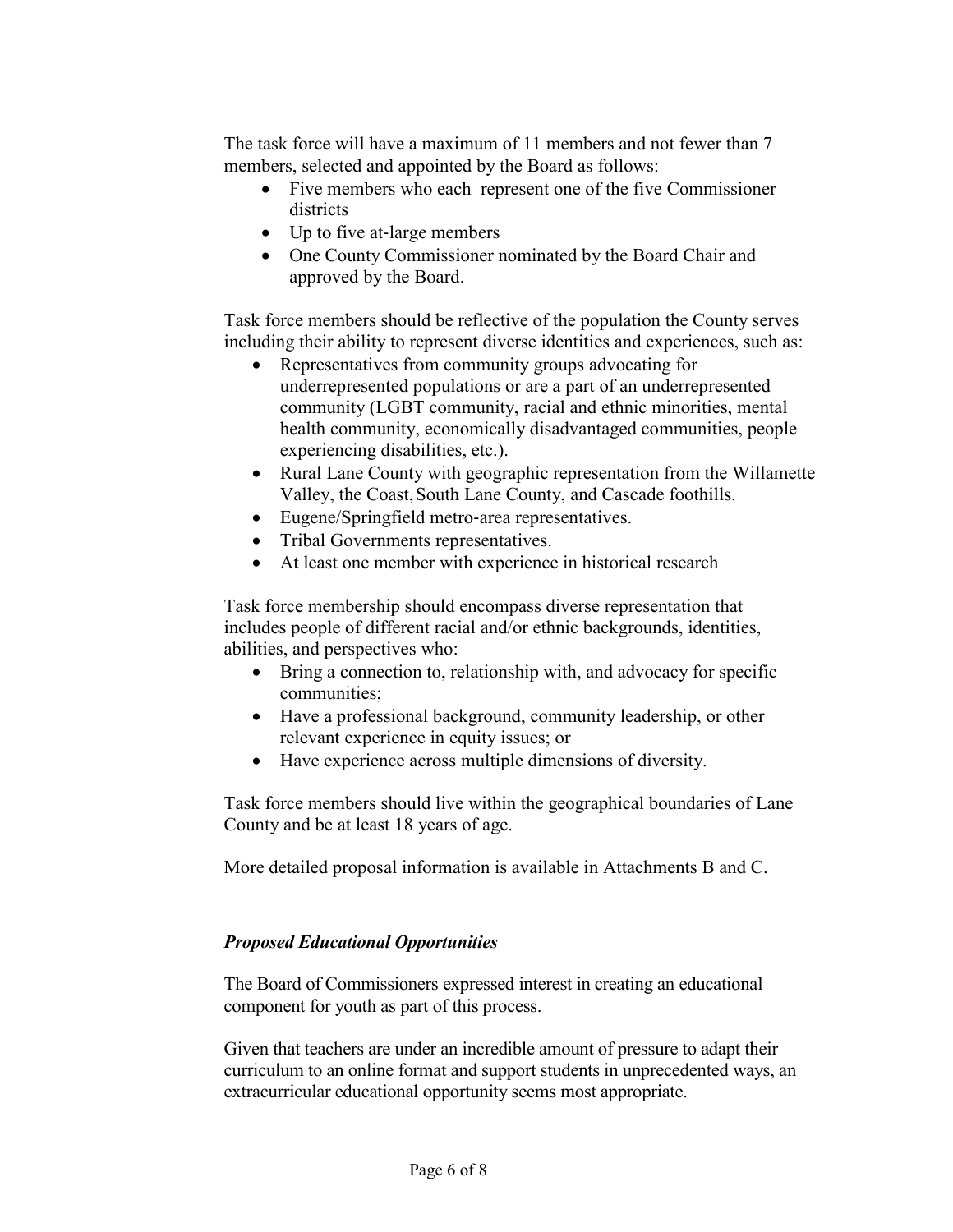The County could set up a scholarship opportunity for high school juniors and seniors across Lane County schools (public, private and home) to be conducted in late fall of 2020.

The task force, once it has narrowed down its options for renaming or rededication, could solicit research projects in which students research the option and provide an argument for or against. The top three submissions could receive \$2,500, \$2,000 and \$1,500 scholarships, respectively, to put toward their future education.

The task force could be responsible for determining the parameters of the program and selecting the scholarship recipients for approval by the Board of **Commissioners** 

A scholarship encourages youth participation, assists the task force with its work, and does not strain already limited teacher or school resources.

### G. Alternatives/Options

Option 1: Direct staff to move ahead with a task force focused on making recommendations regarding renaming Lane County as outlined in this document.

Option 2: Direct staff to move ahead with a task force focused on making recommendations regarding rededication of Lane County as outlined in this document.

Option 3: Do not pursue further action regarding this item.

# IV. RECOMMENDATION

Staff recommends the Board make a decision regarding whether the task force should pursue renaming options or rededication options. Staff further recommends that the Board approve – with or without changes – the materials in Attachment B and Attachment C to allow staff to move forward with assembling the task force.

#### V. TIMING/IMPLEMENTATION

Addressing the historical context of Lane County's namesake and determining whether and how to make changes that reflect our community's current values and expectations is a significant task. Adequate time must be allowed to solicit applications for a diverse task force, conduct community outreach, create and conduct the educational program requested by the Board, and create a thorough, thoughtful and actionable final report for commissioners to consider. Another factor in the timing of this process is the County's ongoing focus on responding to the COVID-19 pandemic and the reduction in the availability of staff time to lead non-COVID-19-related efforts. In the current environment, it is reasonable to expect a final report by the task force to the Board no later than March 2021.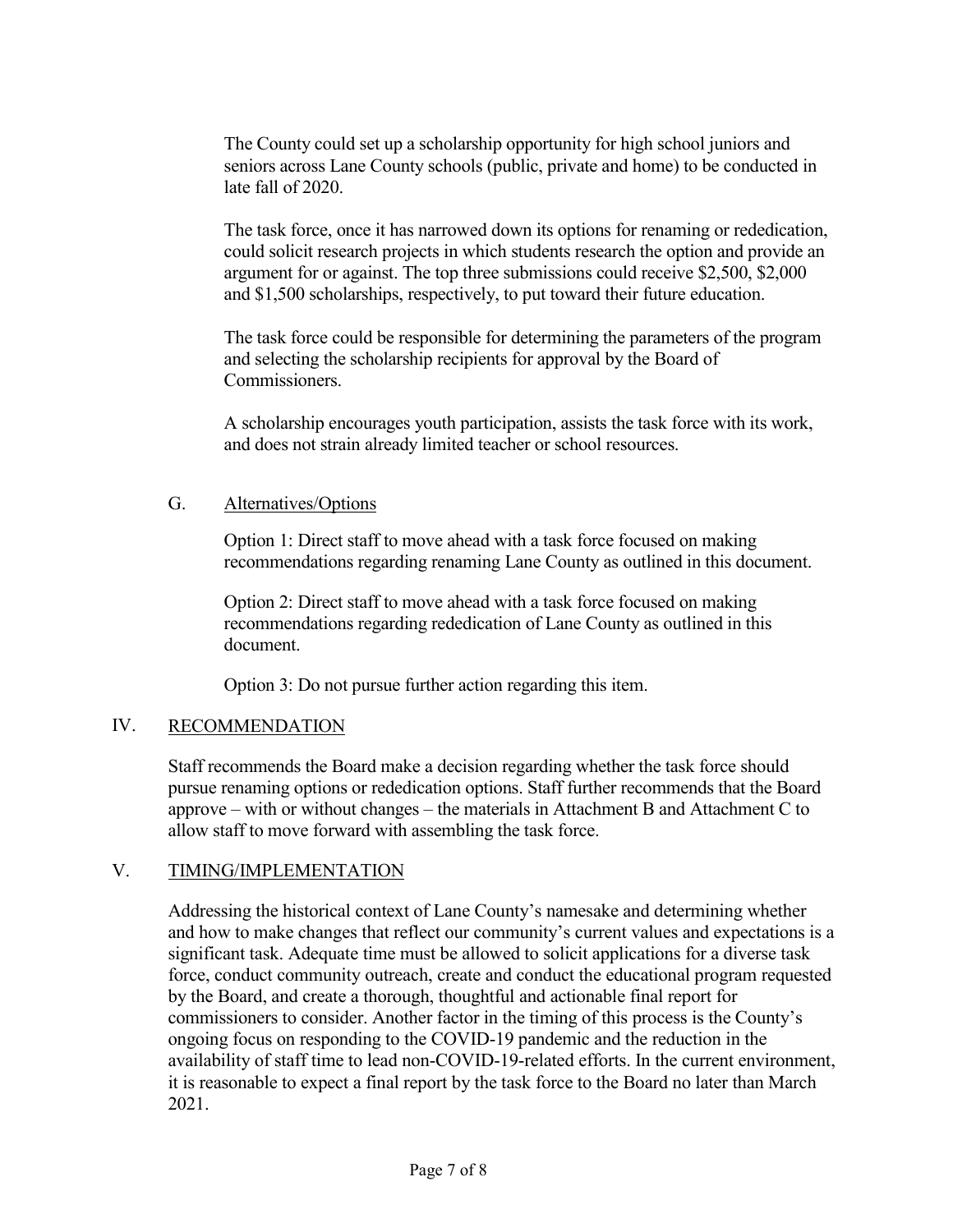#### VI. FOLLOW-UP

If the Board provides direction to proceed with the proposed task force and approves of the attached bylaws and application packet, staff will begin accepting applications and return to the Board with a proposal for task force appointees in September.

### VII. ATTACHMENTS

Attachment A: Research resources regarding General Joseph Lane

Attachment B: Proposed task force bylaws

Attachment C: Proposed task force application packet

<span id="page-7-0"></span>i <https://sos.oregon.gov/blue-book/Pages/explore/notable/lane.aspx><br>inttp://truwe.sohs.org/files/homejolane.html

<span id="page-7-1"></span>

<span id="page-7-2"></span>iii <http://truwe.sohs.org/files/homejolane.html>

<span id="page-7-4"></span><span id="page-7-3"></span>iv <http://truwe.sohs.org/files/homejolane.html><br>v https://www.wlrn.org/post/miami-dade-broward-case-being-mindful-when-renaming-counties#stream/0

<span id="page-7-6"></span><span id="page-7-5"></span>vinttps://www.sun-sentinel.com/news/fl-xpm-1997-11-15-9711150484-story.html<br>viinttps://www.argusleader.com/story/davidmontgomery/2014/11/05/shannon-county-name-change/18534269/<br>viii http://oglalalakota.sdcounties.org/about

<span id="page-7-7"></span>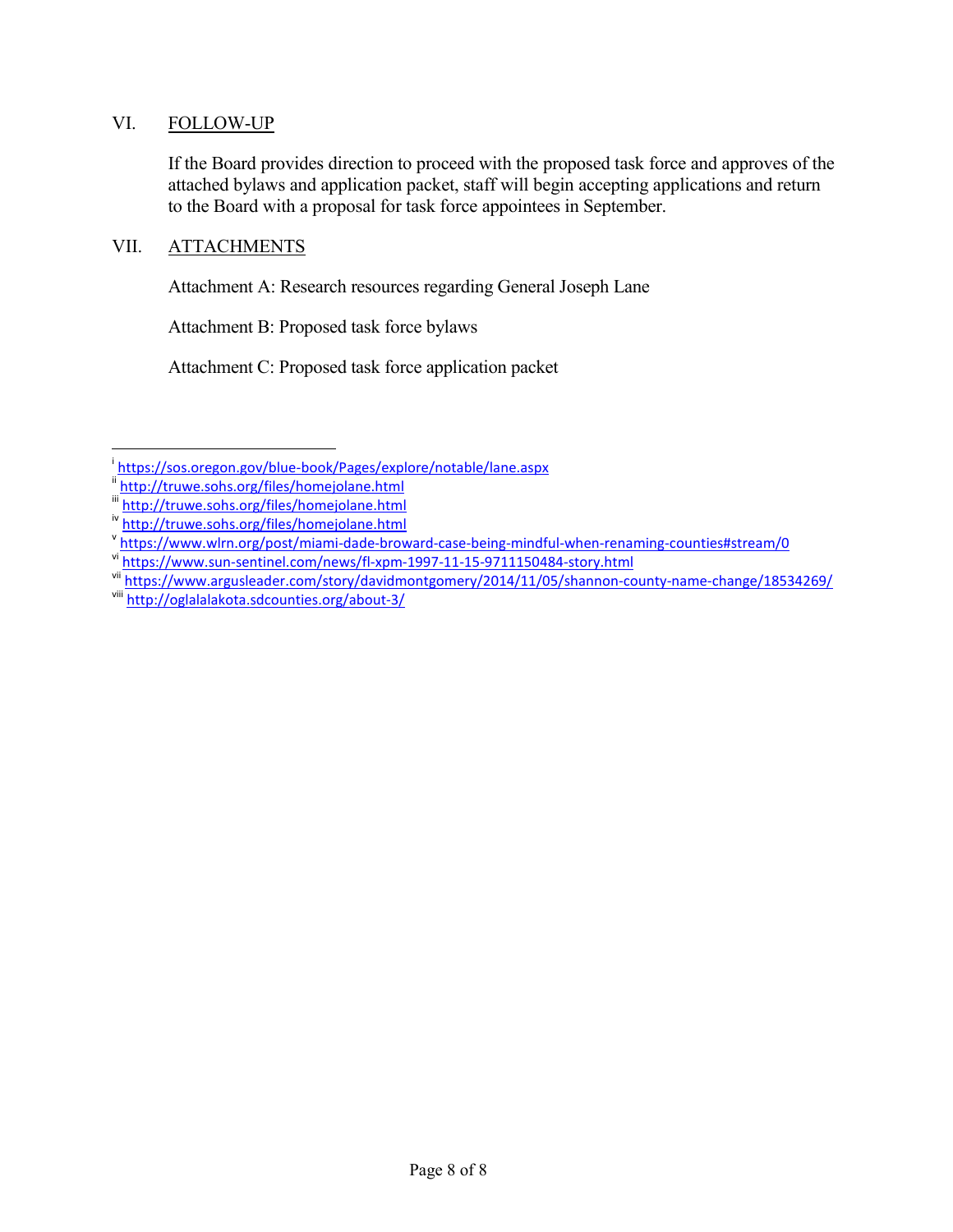#### BEFORE THE BOARD OF COMMISSIONERS OF LANE COUNTY, OREGON

ORDER NO: In The Matter of Opportunities to Cease Honoring General Joseph Lane as the Namesake of Lane County, Oregon.

**WHEREAS**, the Board of Commissioners recognizes the importance of historical context and equity in relation to place names; and

**WHEREAS**, the Board of Commissioners recognizes the troubling history of General Joseph Lane and that the honoring of that history no longer represents modern day values for equity, respect and equality for all Lane County residents.

**NOW, THEREFORE,** the Board of County Commissioners of Lane County **ORDERS** as follows:

> **1.** Lane County staff will solicit applications for a diverse task force, conduct community outreach, create and conduct the educational program requested by the Board, and create a thorough, thoughtful and actionable final report for commissioners to consider regarding the **renaming/rededication** of Lane County using the materials included in attachments B and C.

**ADOPTED** this 25<sup>th</sup> day of August, 2020.

\_\_\_\_\_\_\_\_\_\_\_\_\_\_\_\_\_\_\_\_\_\_\_\_\_\_\_\_\_\_\_\_\_\_\_\_ Heather Buch, Chair Lane County Board of Commissioners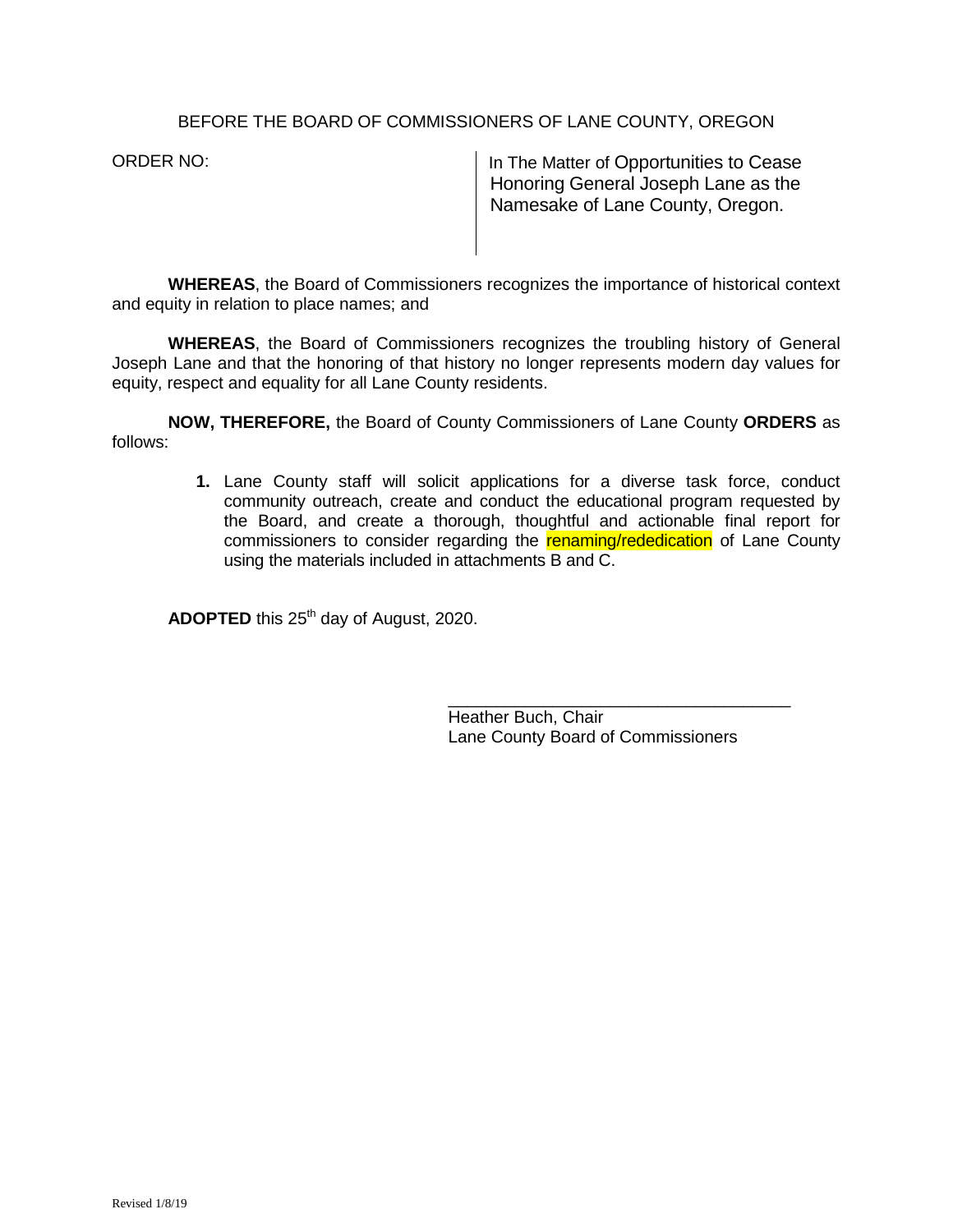### ATTACHMENT A

#### **Resources:**

- [Biography from Biographical Directory of the United States Congress](https://bioguideretro.congress.gov/Home/MemberDetails?memIndex=l000062)
- [The career of Joseph Lane, frontier politician \(UO\)](https://alliance-primo.hosted.exlibrisgroup.com/primo-explore/fulldisplay?docid=CP71122648600001451&context=L&vid=UO&lang=en_US&search_scope=everything&adaptor=Local%20Search%20Engine&tab=default_tab&query=any,contains,joseph%20lane&mode=basic&offset=0)
- [Oregon Secretary of State biography](https://sos.oregon.gov/blue-book/Pages/explore/notable/lane.aspx)
- [Southern Oregon History-](http://truwe.sohs.org/files/homejolane.html) Joseph Lane

#### **Resources not available due to COVID-19:**

- [Joseph Lane Papers \(UO\)](https://alliance-primo.hosted.exlibrisgroup.com/primo-explore/fulldisplay?docid=CP71148673320001451&context=L&vid=UO&lang=en_US&search_scope=everything&adaptor=Local%20Search%20Engine&tab=default_tab&query=any,contains,joseph%20lane&mode=basic&offset=0)
- [Joseph Lane Autobiography \(UO\)](https://alliance-primo.hosted.exlibrisgroup.com/primo-explore/fulldisplay?docid=CP71122490240001451&context=L&vid=UO&lang=en_US&search_scope=everything&adaptor=Local%20Search%20Engine&tab=default_tab&query=any,contains,joseph%20lane&mode=basic&offset=0)
- [Biography of Joseph Lane \(UO\)](https://alliance-primo.hosted.exlibrisgroup.com/primo-explore/fulldisplay?docid=CP71167942390001451&context=L&vid=UO&lang=en_US&search_scope=everything&adaptor=Local%20Search%20Engine&tab=default_tab&query=any,contains,joseph%20lane&mode=basic&offset=0)
- [Indiana University microfilm \(UO\)](https://alliance-primo.hosted.exlibrisgroup.com/primo-explore/fulldisplay?docid=CP71118157700001451&context=L&vid=UO&lang=en_US&search_scope=everything&adaptor=Local%20Search%20Engine&tab=default_tab&query=any,contains,joseph%20lane&mode=basic&offset=0)
- [General Joseph Lane \(UO\)](https://alliance-primo.hosted.exlibrisgroup.com/primo-explore/fulldisplay?docid=CP71299609350001451&context=L&vid=UO&lang=en_US&search_scope=everything&adaptor=Local%20Search%20Engine&tab=default_tab&query=any,contains,joseph%20lane&mode=basic&offset=0)
- [Biography of Joseph Lane \(UO\)](https://alliance-primo.hosted.exlibrisgroup.com/primo-explore/fulldisplay?docid=CP71124637540001451&context=L&vid=UO&lang=en_US&search_scope=everything&adaptor=Local%20Search%20Engine&tab=default_tab&query=any,contains,joseph%20lane&mode=basic&offset=0)
- [Breckinridge and Lane campaign documents \(UO\)](https://alliance-primo.hosted.exlibrisgroup.com/primo-explore/fulldisplay?docid=CP71150315420001451&context=L&vid=UO&lang=en_US&search_scope=everything&adaptor=Local%20Search%20Engine&tab=default_tab&query=any,contains,joseph%20lane&mode=basic)
- [The public career of Joseph Lane in Oregon \(UO\)](https://alliance-primo.hosted.exlibrisgroup.com/primo-explore/fulldisplay?docid=CP71140581090001451&context=L&vid=UO&lang=en_US&search_scope=everything&adaptor=Local%20Search%20Engine&tab=default_tab&query=any,contains,joseph%20lane&mode=basic&offset=0)
- [Remarks of Hon. Joseph Lane, of Oregon, on the Indian war in Oregon \(UO\)](https://alliance-primo.hosted.exlibrisgroup.com/primo-explore/fulldisplay?docid=CP71172523330001451&context=L&vid=UO&lang=en_US&search_scope=everything&adaptor=Local%20Search%20Engine&tab=default_tab&query=any,contains,joseph%20lane&mode=basic&offset=0)
- Speech of Hon. Joseph Lane, of Oregon, on the Suppression of Indian hostilities in Oregon [\(UO\)](https://alliance-primo.hosted.exlibrisgroup.com/primo-explore/fulldisplay?docid=CP71107203970001451&context=L&vid=UO&lang=en_US&search_scope=everything&adaptor=Local%20Search%20Engine&tab=default_tab&query=any,contains,joseph%20lane&mode=basic&offset=0)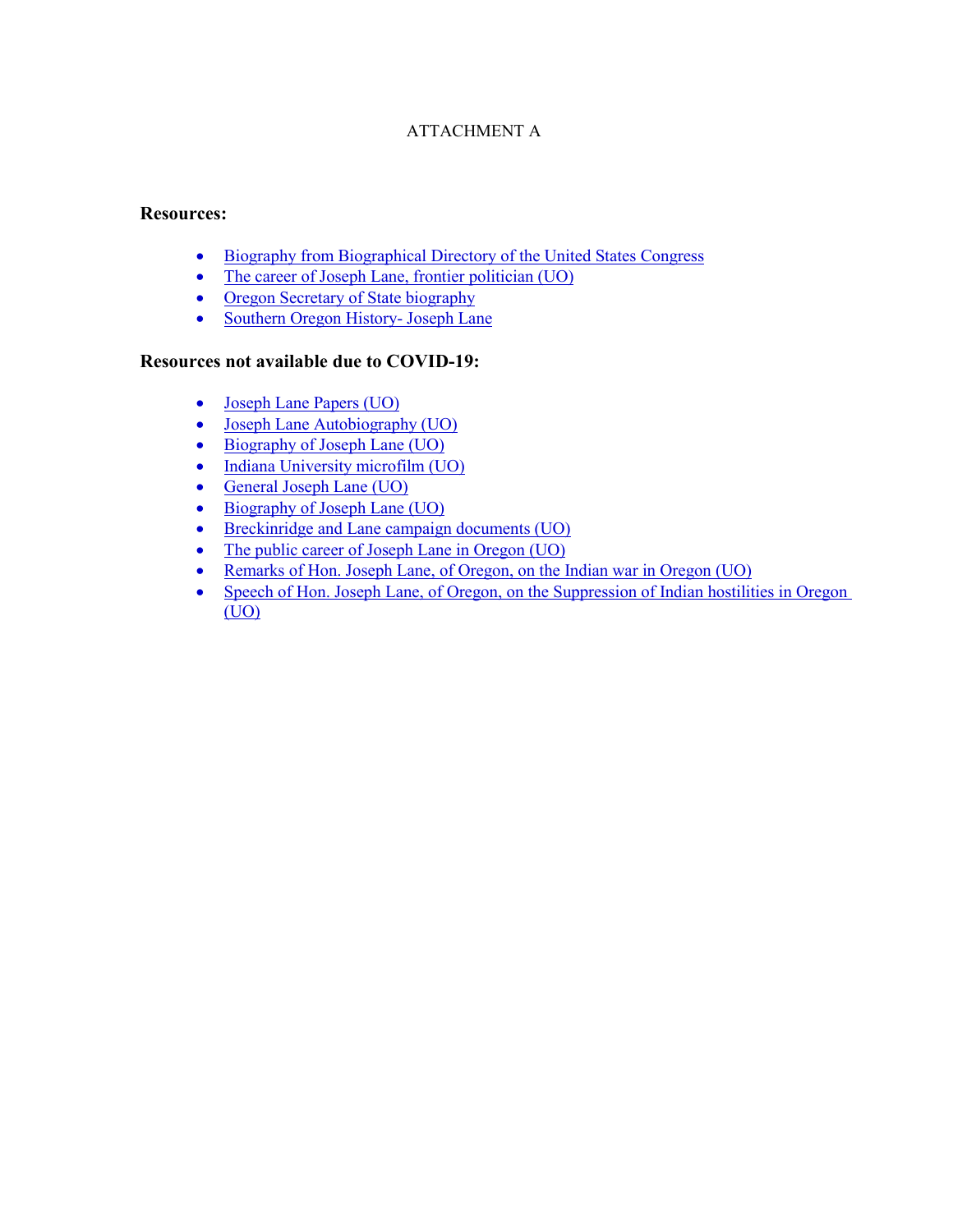### ATTACHMENT B

# **Lane County Renaming/Rededication Task Force Bylaws**

# *ARTICE I: NAME*

The name of the Task Force is the Lane County Renaming/Rededication Task Force.

# *ARTICLE II: PURPOSE*

The purpose of the Lane County Renaming/Rededication Task Force is to advise the Lane County Board of Commissioners (Board) on policy decisions regarding the naming of Lane County. The task force may provide input to the Board regarding related agenda items or may propose new policy directives. The task force is charged to assist the County in determining after whom to **rename/rededicate** Lane County.

The task force's charge includes:

- Advising the Board on matters relating to **renaming/rededicating** Lane County.
- Soliciting input from other community groups throughout Lane County, as appropriate.
- Conducting educational opportunities for Lane County youth as directed by the Board.
- Proactive research on people for whom to **rename/rededicate** Lane County.
- A task force final report to the Board of Commissioners that includes research and final recommendations for the **renaming/rededicating** of Lane County.

A staff liaison will assist with coordinating the application process, setting meeting dates, assembling of materials and other tasks as needed to support the task force in its work.

# *ARTICLE III: DECISION MAKING*

#### *Section 3.1 Process*

Task force meetings will be organized to allow member participation, discussion, and decision-making. The task force will work with County staff to anticipate and provide the information needed for Board decisions.

#### *Section 3.2 Function*

The task force will focus on a pre‐approved work plan, which will include three to five priorities identified and approved by the Board of Commissioners. The task force will work to develop measureable, time specific objectives to achieve the goals outlined in the work plan.

The task force will retain flexibility and maintain the ability to respond to changes as they emerge.

# *ARTICLE IV: MEMBERSHIP*

#### *Section 4.1 Task Force Composition*

The task force will have a maximum of 11 members and not fewer than 7 members, selected and appointed by the Board as follows:

• Five members who each represent one of the five Commissioner districts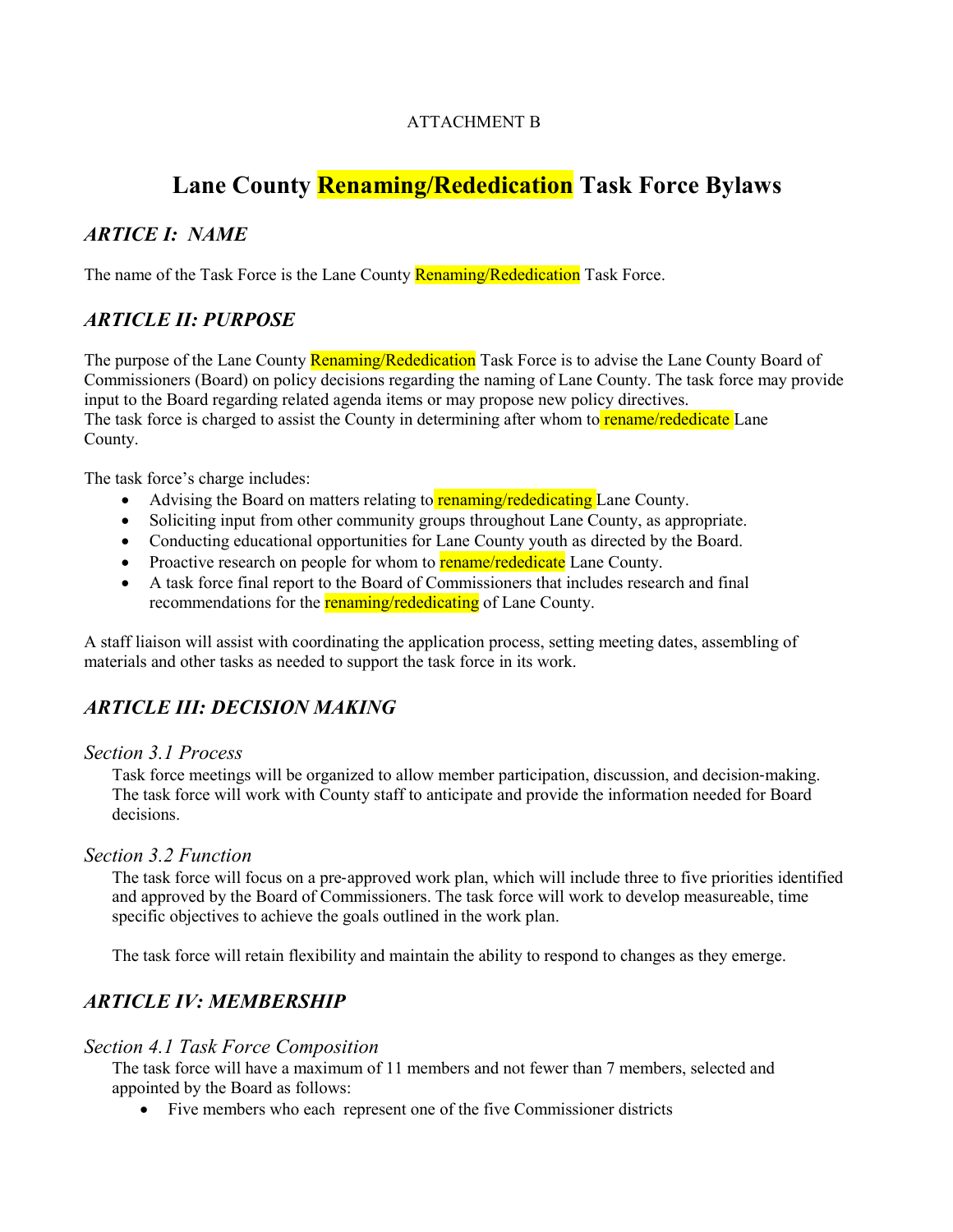- Up to five at-large members
- One County Commissioner nominated by the Board Chair and approved by the Board.

Each appointed member will have one vote. The members will be appointed based on a submitted application to serve on the task force. The Board may give preference to applicants who represent community groups that advocate for underrepresented people, applicants who are themselves part of an underrepresented community, or applicants who would help bring a variety of opinions and backgrounds to the task force.

#### *Section 4.2 Membership Requirements*

Task force members must live within the geographical boundaries of Lane County and be at least 18 years of age.

#### *Section 4.3 Terms*

The appointed task force members will serve until the task force completes its work plan. Upon completion of the work plan, the task force will disband.

#### *Section 4.4 Officers*

The officers of the task force will be a chairperson and a vice-chairperson or co-chair, elected at the first meeting of the task force. Those people will serve in those roles for the duration of the task force unless removed by a majority vote of the task force.

- Chair
	- o The Chair of the task force will be elected by majority vote of the task force, and is responsible for:
		- Setting dates and times for regular and special meetings of the task force.
		- **Prepare items for meetings of the task force.**
		- **Preside over meetings of the task force and utilize Robert's Rules of Order.**
		- The Chair will be the official spokesperson of the task force.
- Vice-Chair/Co-Chair
	- o The Vice‐Chair/Co‐Chair of the task force will exercise the duties and responsibilities of the Chair of the task force when the Chair is unable to exercise them, or when requested by the Chair.

#### *Section 4.5 Attendance*

Members must attend meetings regularly and participate actively. A member who has more than two consecutive unexcused absences from meetings may be recommended for removal by the task force. An unexcused absence is defined as failure to attend a meeting without notifying the Chair, the Chair's designee, or County staff prior to the beginning of the meeting and does not provide a reasonable explanation for the absences. Recommendation for removal will be provided by the task force to the Board for a final determination.

#### *Section 4.6 Removal*

For good cause, such as unexcused absences, failure to attend four or more consecutive meetings regardless of notice, failure to participate, or other good and substantial reasons, the task force may by majority vote of the members present at any regular meeting recommend that the Board declare a vacancy and appoint a replacement.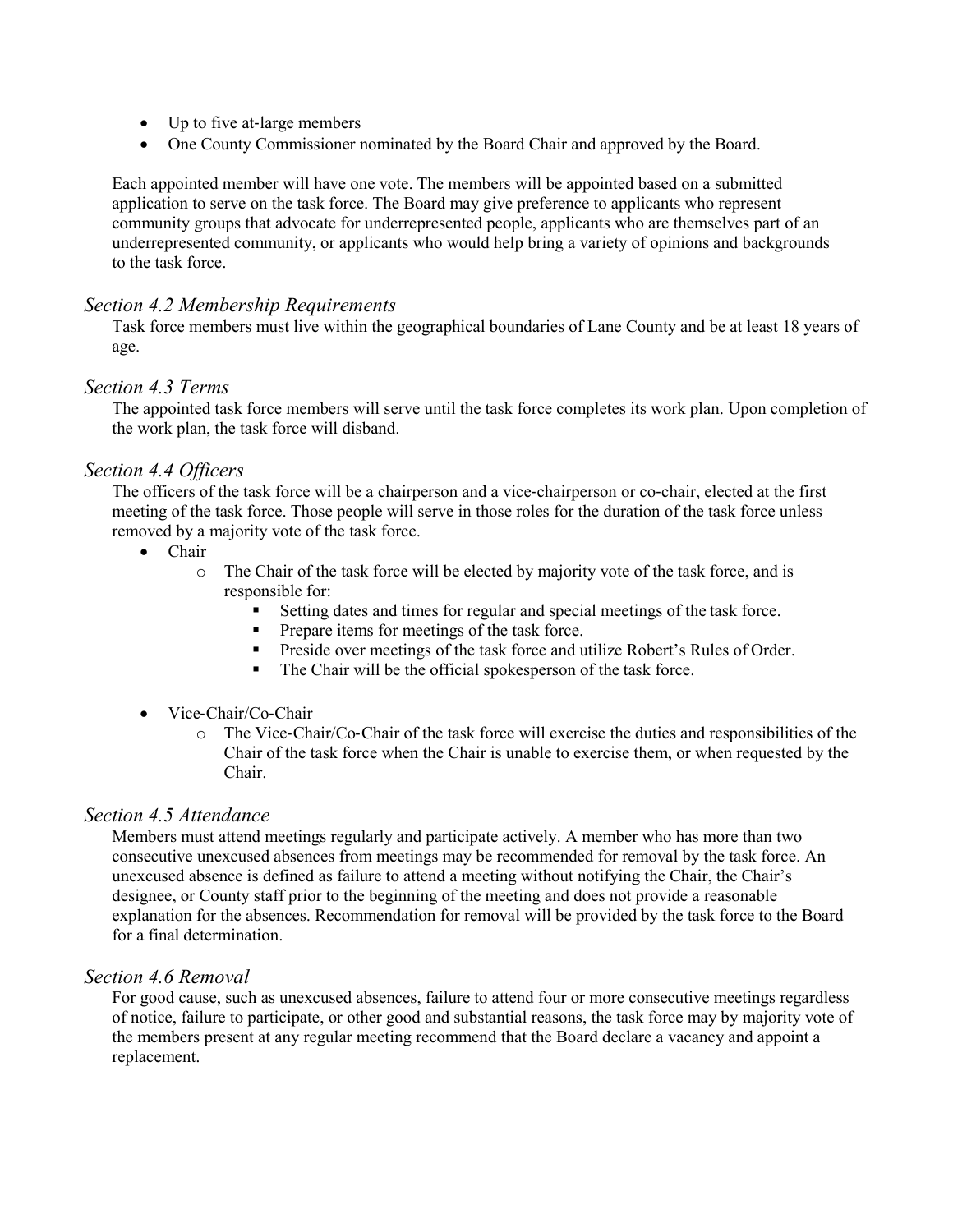#### *Section 4.7 Representation*

Task force members should be reflective of the population the County serves. Members will be recommended for appointment considering their ability to represent diverse identities and experiences, such as:

- •Representatives from community groups advocating for underrepresented populations or are a part of an underrepresented community (LGBT community, racial and ethnic minorities, mental health community, economically disadvantaged communities, people experiencing disabilities, etc.).
- •Rural Lane County with geographic representation from the Willamette Valley, the Coast,South Lane County, and Cascade foothills.
- •Eugene/Springfield metro‐area representatives.
- •Tribal Governments representatives.

Task force membership should encompass diverse representation that includes people of different racial and/or ethnic backgrounds, identities, abilities, and perspectives who:

- Bring a connection to, relationship with, and advocacy for specific communities;
- Have a professional background, community leadership, or other relevant experience in equity issues; or
- Have experience across multiple dimensions of diversity.

No fewer than three members of the task force will reside outside of the Eugene-Springfield metro area.

#### *Section 4.9 No Salary*

All members will serve without compensation.

# *ARTICLE V: MEETINGS OF MEMBERS*

#### *Section 5.1 Quorum and Action*

A quorum of the task force will consist of a simple majority of the currently appointed membership. Decision-making will be subject to a majority vote of the members present, provided that a quorum has been established.

#### *Section 5.2 Regular Meetings*

The task force must hold no fewer than four meetings and may schedule additional meetings as determined by the Chair or Vice Chair/Co-Chair.

#### *Section 5.3 Participation by Telecommunication*

Meetings of the task force must provide telecommunication access for members to attend, especially in light of COVID-19-related restrictions.

#### *Section 5.4 Public Comment*

The task force is not required to include public comment during meetings. If public comment is offered, limits of time and rules for public comment must be specified by the Chair at the beginning of each meeting. Additionally, the Chair will have discretion to limit public testimony as necessary to facilitate the orderly conduct of the task force's business.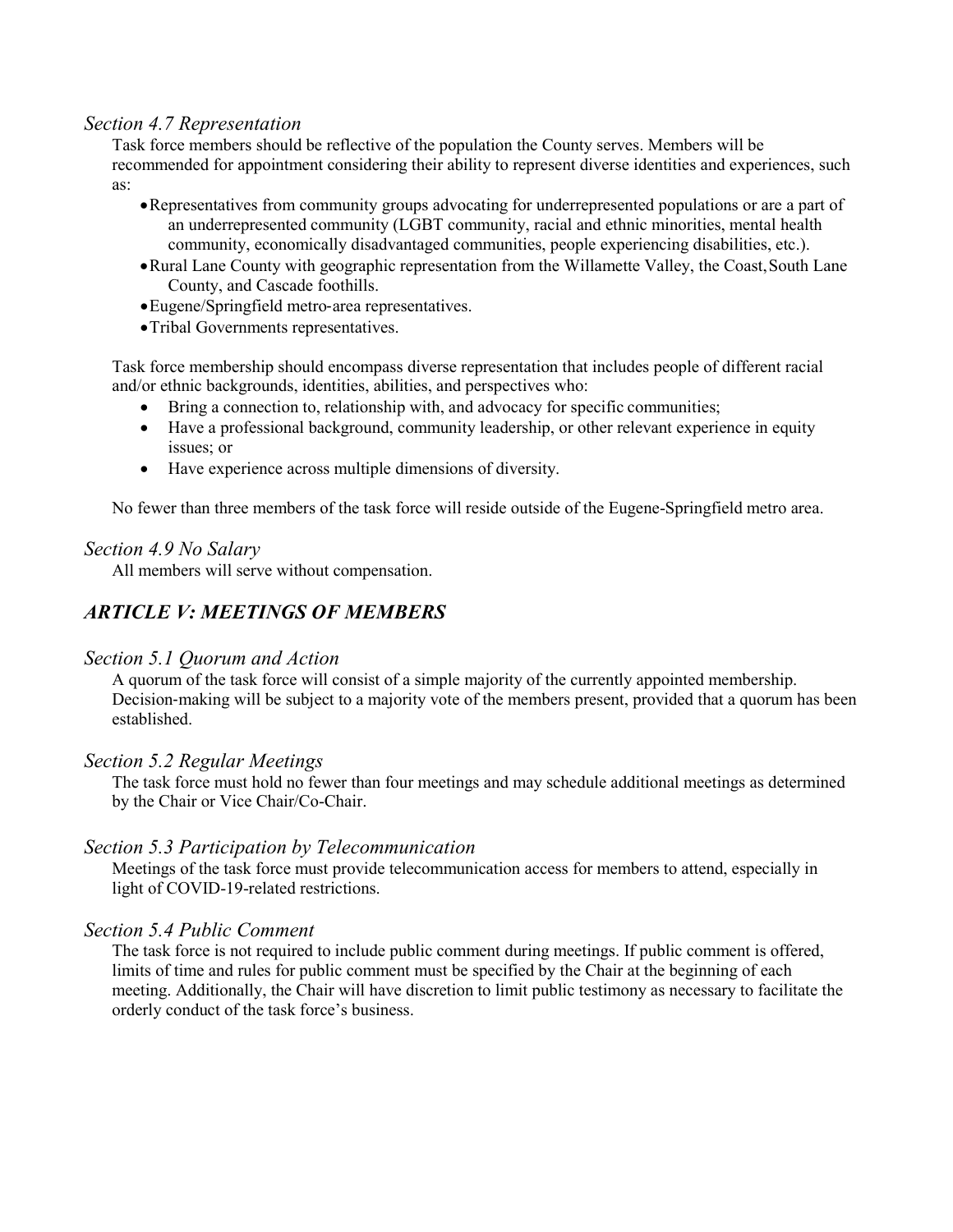# *ARTICLE VI: COMMUNICATION AND REPRESENTATION*

Serving on the task force does not prohibit members from speaking in an individual capacity or participating in government as members of the general public. In so doing, members must make it clear that they are speaking or acting in their individual capacity and not on behalf of the task force, the Board, or the County. The Chair is the official spokesperson of the task force.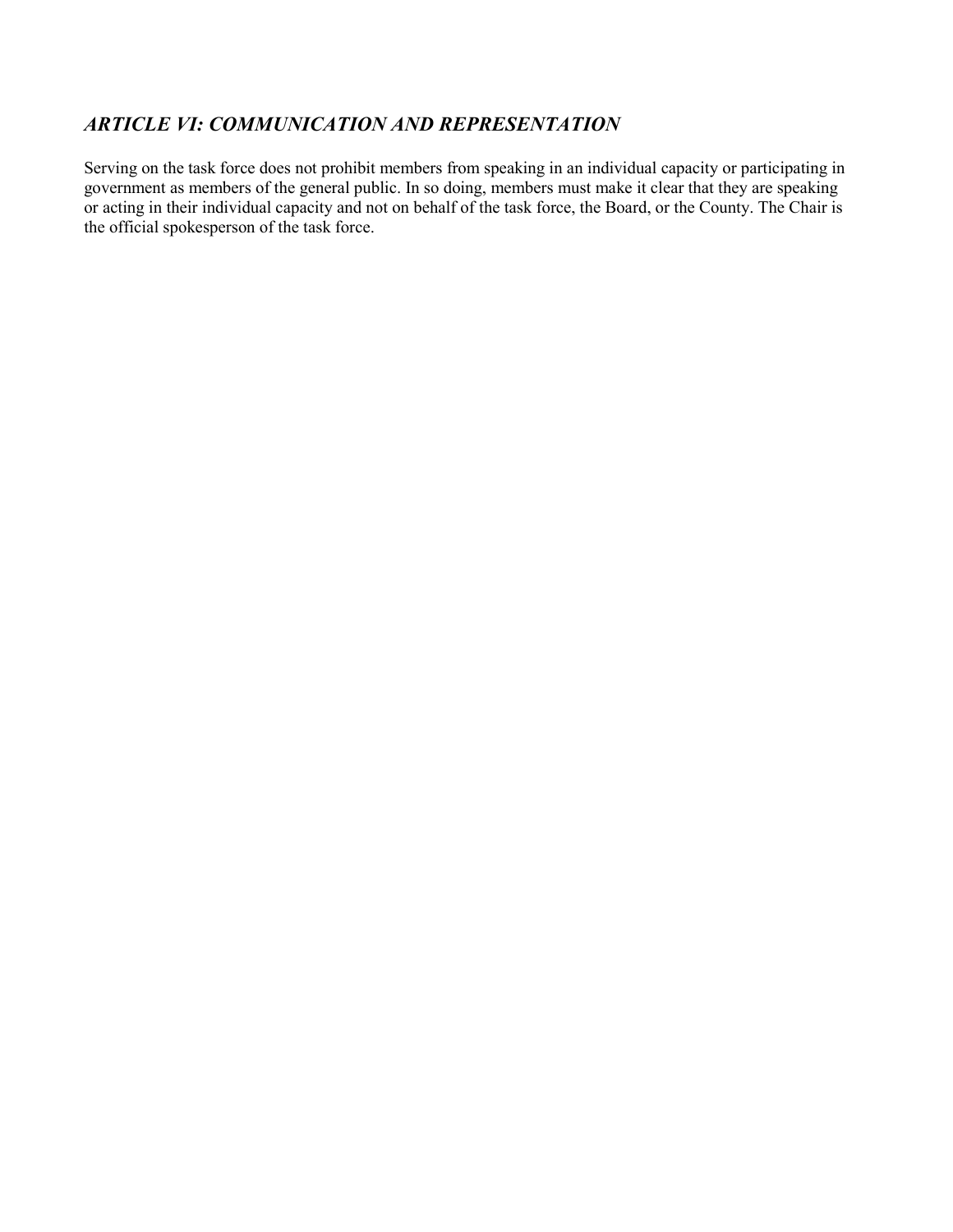# ATTACHMENT C

# **Interest Form for Lane County Renaming/Rededication Task Force**

The purpose of this form is to obtain information for use in making selections to the Lane County Renaming/Rededication Task Force. Please email the completed form to publicinformation@lanecountyor.gov.

#### **Purpose**

The task force is charged to assist the County in determining after whom to **rename/rededicate** Lane County. The task force's charge includes:

- Advising the Board on matters relating to renaming/rededicating Lane County.
- Soliciting input from other community groups throughout Lane County, as appropriate.
- Conducting educational opportunities for Lane County youth as directed by the Board.
- Proactive research on people for whom to **rename/rededicate** Lane County.
- A task force final report to the Board of Commissioners that includes research and final recommendations for the **renaming/rededicating** of Lane County.

### **Membership Qualifications**

The task force will have a maximum of 11 members and not fewer than 7 members as follows:

- Five members who each represent one of the five Commissioner districts
- Up to five at-large members
- One County Commissioner nominated by the Board Chair and approved by the Board.

Lane County staff will collect and evaluate applications before presenting a suggested roster of task force members to the Board of County Commissioners for approval.

The 11 task force members should be reflective of the population the County serves. Members will be recommended for appointment considering their ability to represent diverse identities and experiences, such as:

- Representatives from community groups advocating for underrepresented populations or are a part of an underrepresented community (LGBT community, racial and ethnic minorities, mental health community, economically disadvantaged communities, people experiencing disabilities, etc.).
- Rural Lane County representatives.
- Tribal Governments representatives.
- Eugene/Springfield metro-area representatives.
- Hospitality or travel industry representatives.
- A historian or person specializing in historical research

Task force members should encompass diverse representation that includes people of different racial and/or ethnic backgrounds, identities, abilities, and perspectives who:

- Bring a connection to, relationship with, and advocacy for specific communities;
- Have a professional background, community leadership, or other relevant experience in equity issues; or
- Have experience across multiple dimensions of diversity.

# **Membership Requirements**

Task force members must live within the geographical boundaries of Lane County and be at least 18 years of age.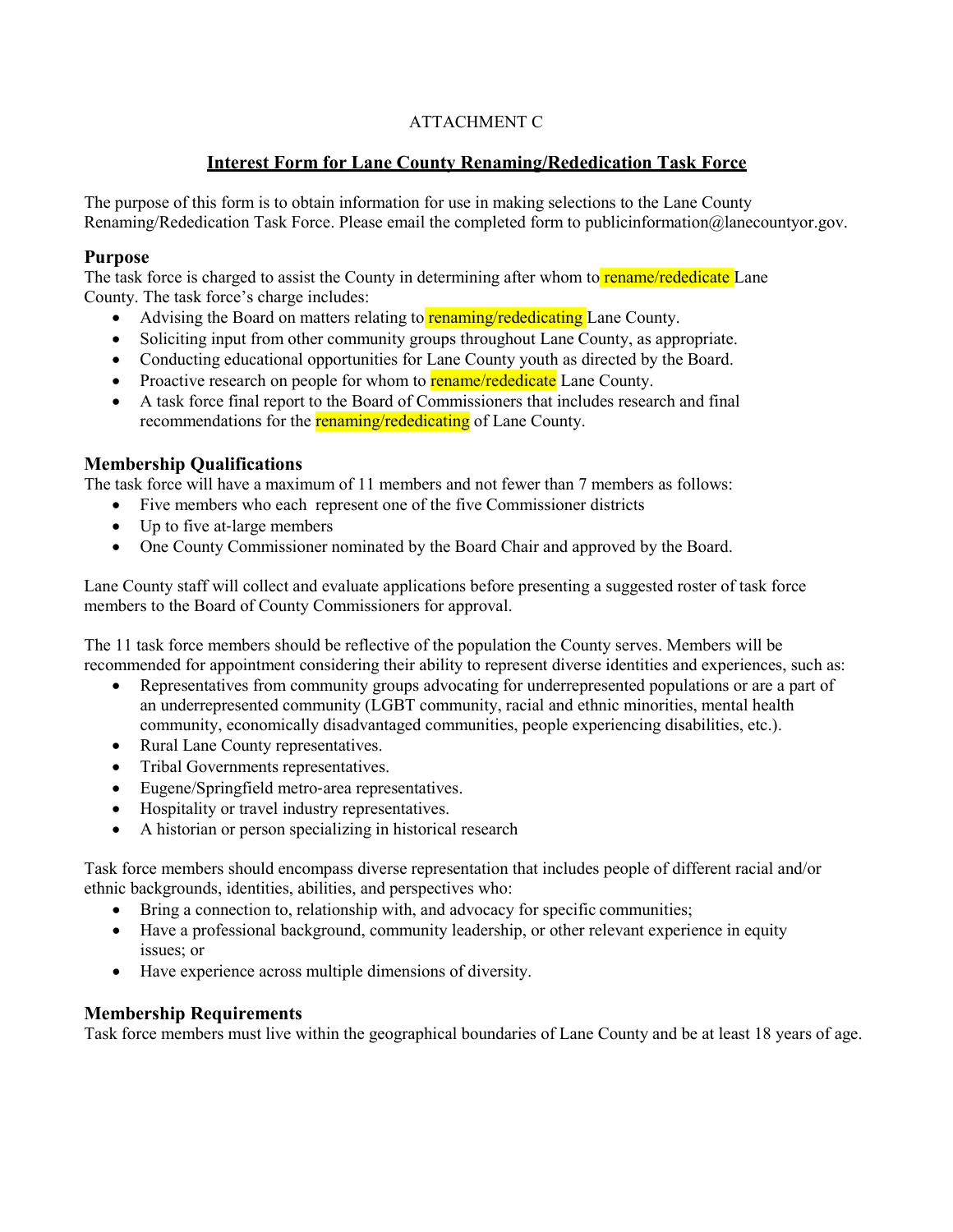# **Applicant Information**

| Name: $\sqrt{2\pi}$                            |                                                                      |                                                                                                                    |
|------------------------------------------------|----------------------------------------------------------------------|--------------------------------------------------------------------------------------------------------------------|
| First                                          | Middle Initial                                                       | Last                                                                                                               |
|                                                |                                                                      |                                                                                                                    |
| Street                                         | City                                                                 | Zip                                                                                                                |
|                                                |                                                                      |                                                                                                                    |
| <b>Email address:</b><br>ORS 192.502(3).       |                                                                      | Note: Information in this section consisting of home addresses and phone numbers may be exempt from disclosure per |
| Are you at least 18 years of age? Yes __ No __ |                                                                      |                                                                                                                    |
|                                                | How long have you lived in Lane County? _______Years _____Months     |                                                                                                                    |
|                                                | Have you ever worked for Lane County Government? Yes_______No ______ |                                                                                                                    |
|                                                |                                                                      |                                                                                                                    |
|                                                |                                                                      |                                                                                                                    |
| Signature of Applicant                         | Date                                                                 |                                                                                                                    |

**NOTE:** If you are not selected at this time, your application will be kept on file and will be reconsidered if vacancies occur during the lifespan of the task force.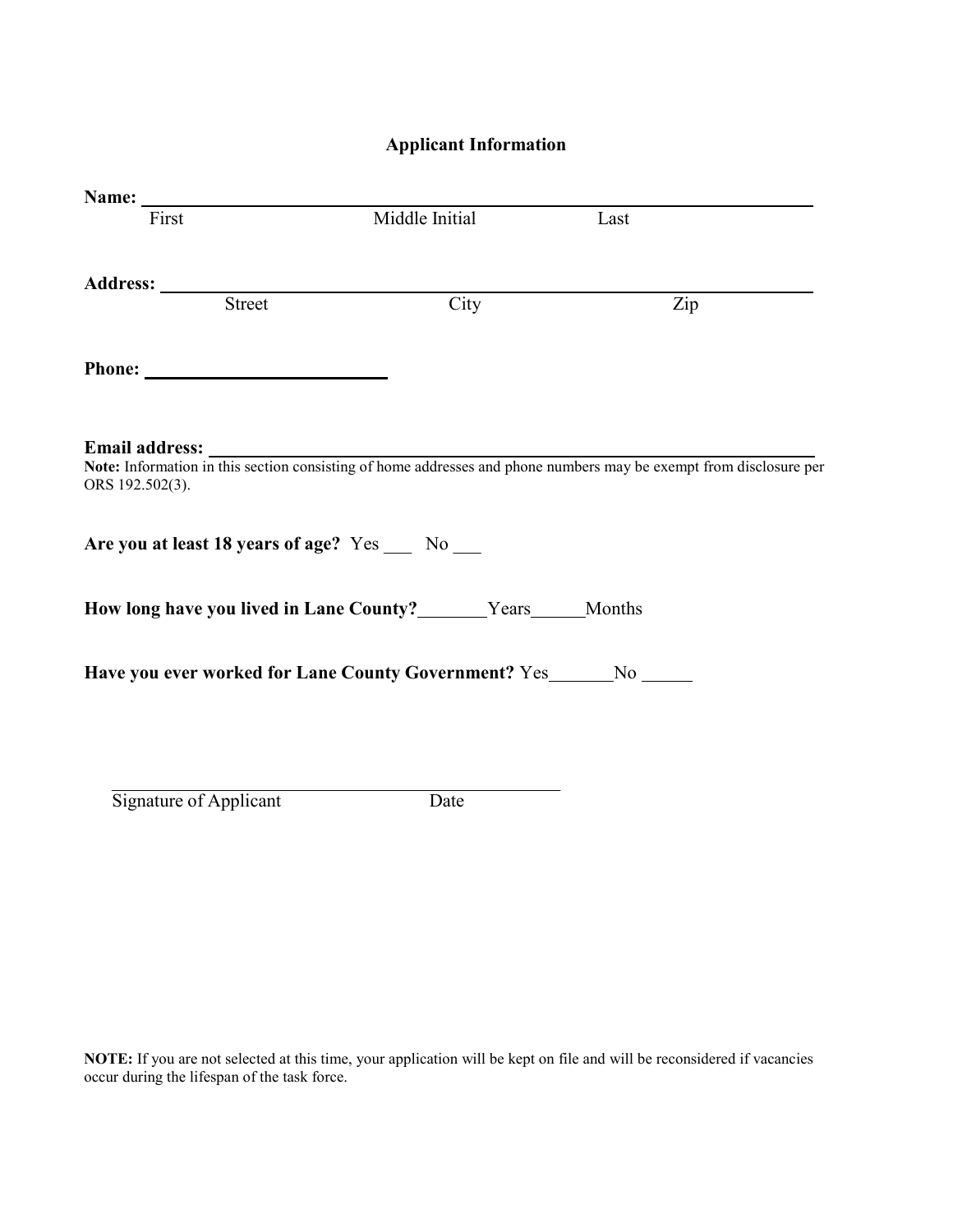# **References**

Please list two references below that are knowledgeable about skills, experience, and/or perspectives related to serving on the Lane County Renaming/Rededication Task Force. References will be contacted as needed.

| Reference 1:                                                                                                                                                                                                                   |
|--------------------------------------------------------------------------------------------------------------------------------------------------------------------------------------------------------------------------------|
| Name: Name and the set of the set of the set of the set of the set of the set of the set of the set of the set of the set of the set of the set of the set of the set of the set of the set of the set of the set of the set o |
| Title/Organization:                                                                                                                                                                                                            |
| Relationship: 1988 Contained the Contained Security and Security and Security and Security and Security and Security and Security and Security and Security and Security and Security and Security and Security and Security a |
|                                                                                                                                                                                                                                |
|                                                                                                                                                                                                                                |
|                                                                                                                                                                                                                                |
| Reference 2:                                                                                                                                                                                                                   |
| Name: Name: Name: Name: Name: Name: Name: Name: Name: Name: Name: Name: Name: Name: Name: Name: Name: Name: Name: Name: Name: Name: Name: Name: Name: Name: Name: Name: Name: Name: Name: Name: Name: Name: Name: Name: Name:  |
| Title/Organization:                                                                                                                                                                                                            |
|                                                                                                                                                                                                                                |
| Phone Number: <u>Number</u> 2007                                                                                                                                                                                               |
|                                                                                                                                                                                                                                |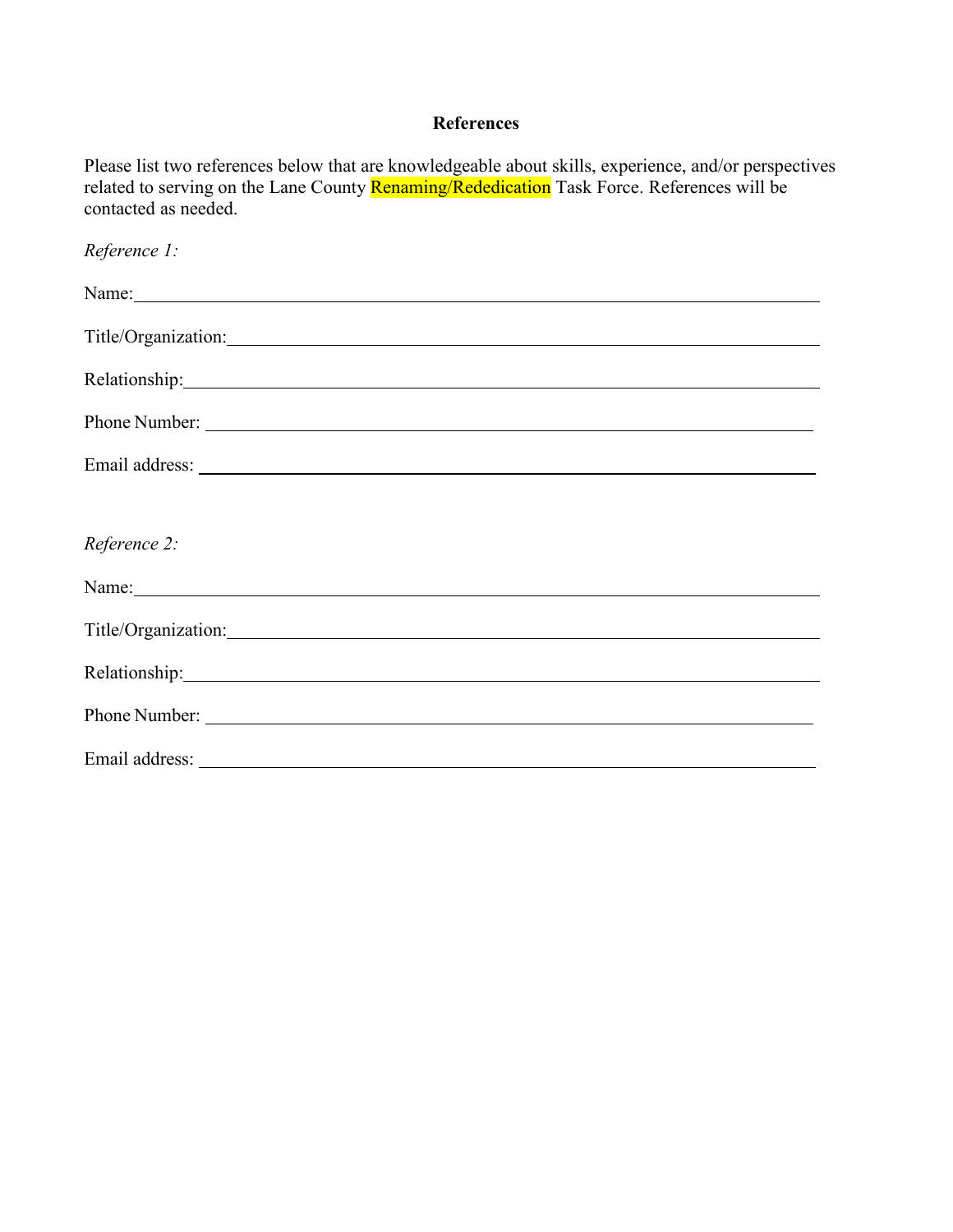# **Application Questions**

Please respond to each of the following questions in 250 words or fewer.

- Please describe your interest in serving on the Lane County **Renaming/Rededication** Task Force.
- How do you feel you personally can represent the Lane County community on the task force? What life or professional experience will you bring to the task force that will help us ensure that we have a diversity of voices represented?
- How do you recommend Lane County balance acknowledging local and state history with representing the current values of the wider Lane County community?
- In what City or rural area do you reside?
- Do you or your family have business relationships with Lane County Government? If so, please identify.